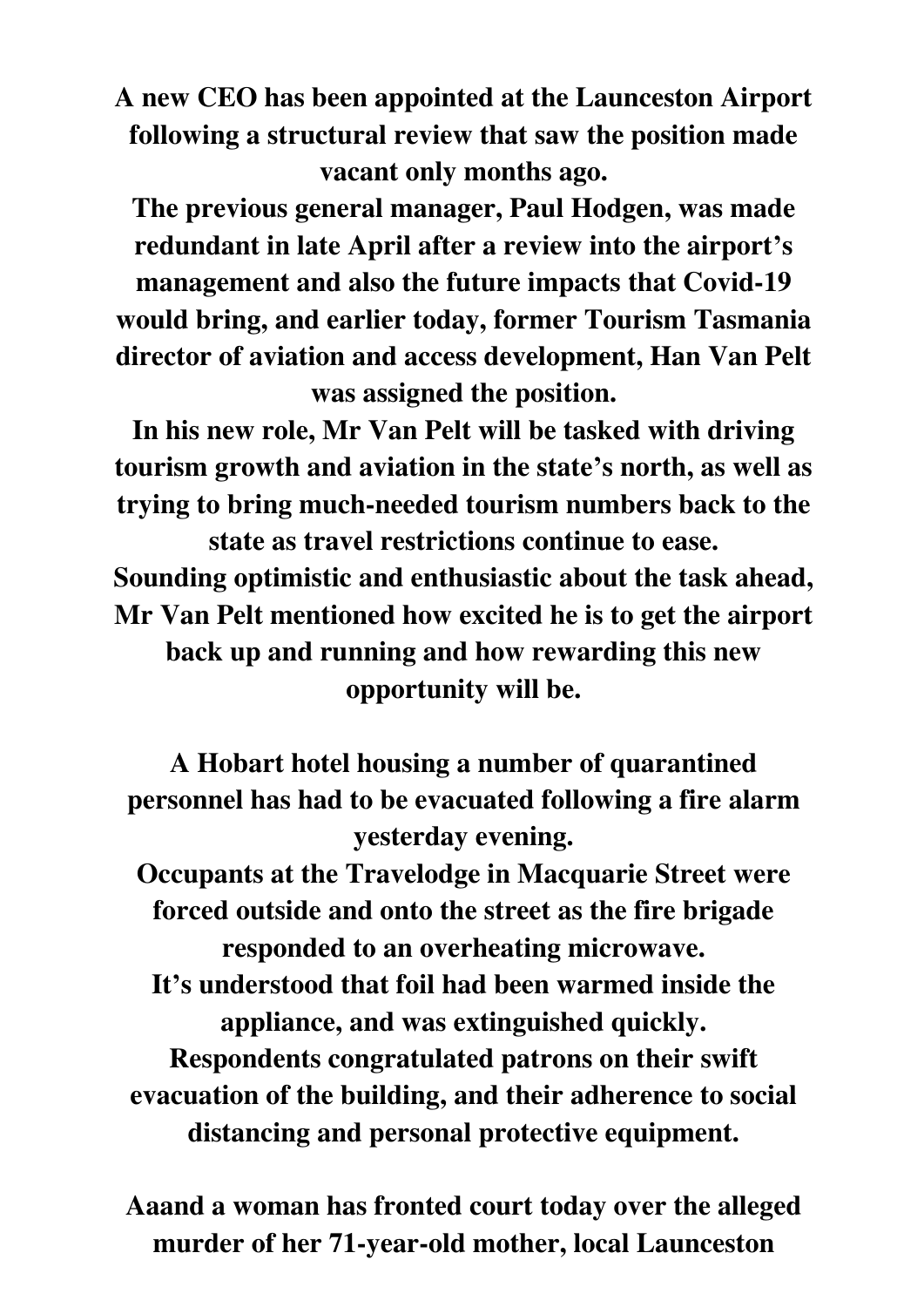**woman and affiliate of the local Labour party, Veronica Corstorphine.** 

**Corstorphine's body was found in late October last year, and, speaking in front of the Launceston supreme court today, state forensic pathologist Donald Ritchie said the** 

**cause of death was likely the act of asphyxiation. Dr Ritchie stated, quote "there weren't any broken ribs or other violent injuries apparent to the organs of the body" , also mentioning that the lack of any trauma, and viewing police body-cam footage which depicted a pillow covering the face of the heavily decomposed corpse, would likely suggest that smothering with a pillow was the main cause of death.** 

**Corstorphine's daughter, Natalie Maher, was a prime suspect and was extradited back into the state from Western Australia only months ago, to now be in custardy in Launceston – to which she appeared via video link and pleaded not guilty in court today.** 

**The case was adjourned, and Ms Maher will return to court on August 31st .** 

**To sports news now, and the TSL kicks off its second round this weekend, the condensed season – now cut by one third – has teams playing 12 home-and-away matches and every game more challenging than the next.** 

**Glenorchy coach Paul Kennedy is adamant that, even after losing to Launceston last week, they can bounce back and avoid going naught and two against Lauderdale at SkyBus Oval tomorrow.** 

**The Pies welcome back Cameron Goodsell, but skipper Brayden Webb remains several weeks from being match fit, while Jaye Bowden is unlikely to make an appearance either.**